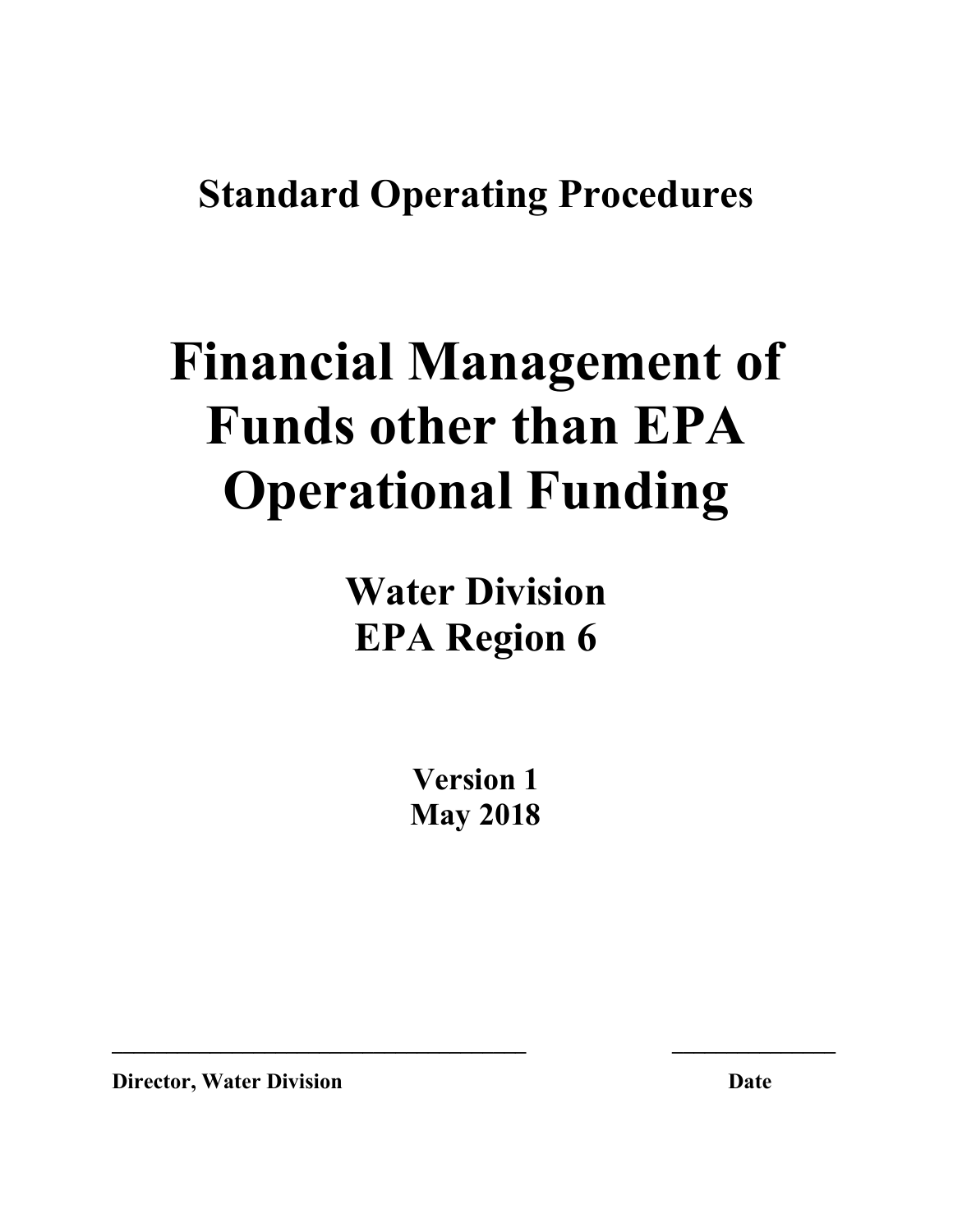#### **Financial Management of Funds Other Than EPA Operational Funding**

#### **Purpose**

The purpose of the Financial Management of Funds Other than EPA Operational Funding Standard Operating Procedures (SOP) is to establish internal controls and to ensure resources are used efficiently and effectively for the purpose for which they were appropriated and authorized. In the event that areas of concern arise as they relate to appropriate use of the funds, EPA Region 6 Water Division (6WQ) will solicit guidance from legal counsel.

Controls will include: 1) procedures for accurate payroll (if applicable), travel and other expenses charging; 2) monthly review of budget reports; 3) increased communication between managers, staff and the funds coordinators/financial integrity coordinator (FIC); and 4) participation in Appropriations Law training.

Also included in this SOP are procedures for obtaining reimbursable authority and processing Interagency Agreements when necessary.

This SOP serves as an over-arching SOP in conjunction with individual program specific SOPs. As part of continuous process improvement efforts by the 6WQ, this SOP will be reviewed annually and updated as needed. Updated versions will require DD signature and date.

#### **1. Procedures for Accurate Payroll, Travel and Other Expenses**

#### **1.1 Salaries**

6WQ will work with the Management Division's Budget Office annually to identify appropriate staff eligible to charge to the accounts and set up work force codes in the People Plus system. Standards will be set up to determine how many FTE can be charged to the account.

#### **1.2 Travel**

A Pre-Clearance Form requiring two approval signatures will be used to ensure that personnel are charging the appropriate travel and payroll codes and that mistakes do not occur. (See sample form in Appendix A)

**Step 1:** Prior to any Travel Authorization being approved, a Pre-Clearance form is filled out. Signatures must be obtained from the traveler's supervisor and the funds coordinator/(FIC). The funds coordinator or FIC may be different people depending on the program or funds involved.

**Step 2:** The requester uploads the approved Pre-Clearance form into the Travel Authorization (TA) Document in Concur.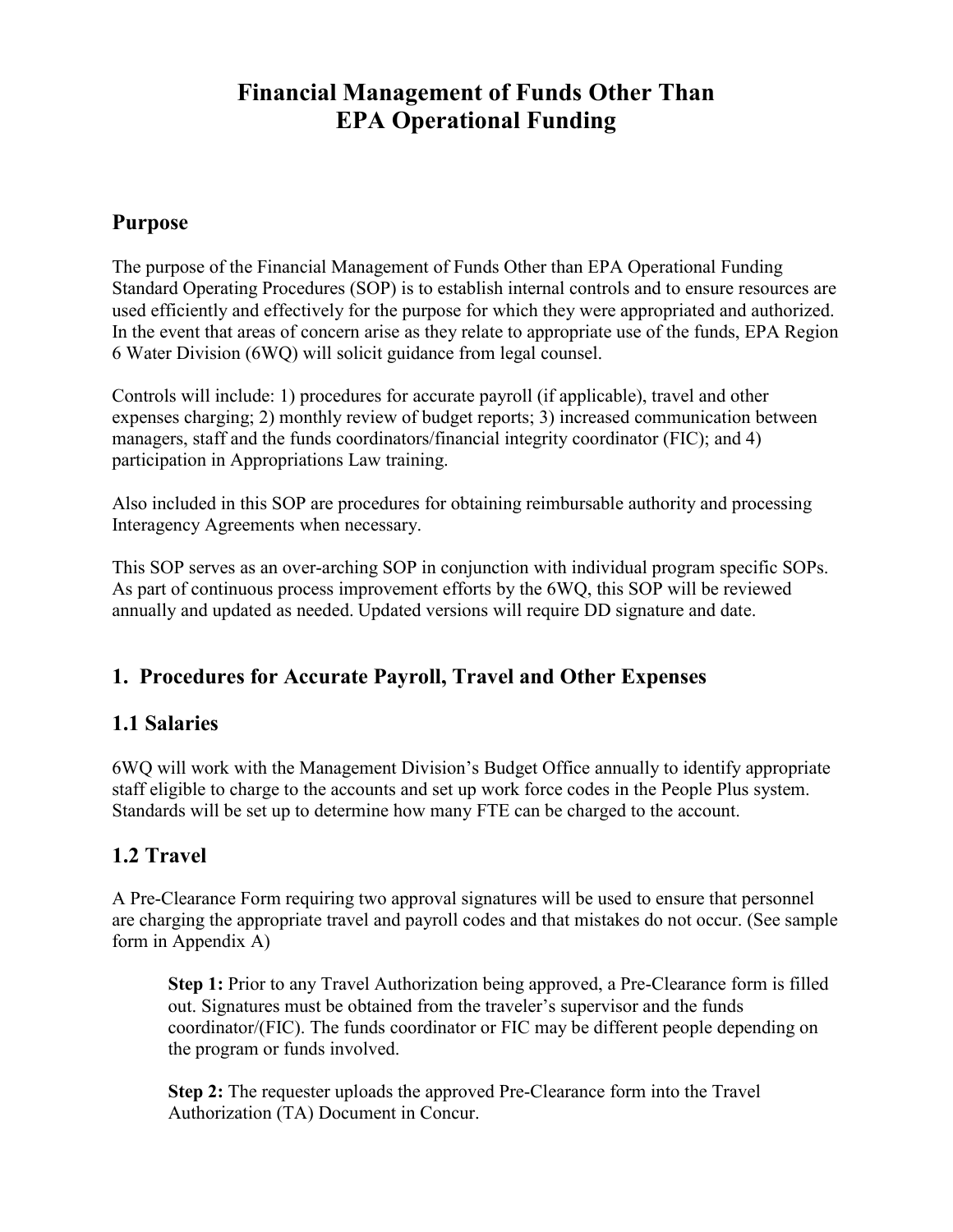**Step 3:** The Divisional Travel Funding Authorizer will not fund the TA without the approved pre-clearance form and the correct accounting information included.

#### **1.3 Other expenditures**

If funds are to be used for contracts, Interagency Agreements or other vehicles, approval must be received from the Water Division Director to ensure that appropriations laws are not being violated.

#### **2. Monthly Review of Budget Reports**

Monthly financial report(s) for payroll and travel accounts will be reviewed and evaluated for accuracy to ensure appropriate charges are made to the accounts. (See sample reports in Appendix A) 6MD's budget office will generate the payroll report and will provide the payroll report to the project officer (PO) or FIC. The travel report will be generated by the PO or FIC and will be distributed to 6WQ Managers (Section Chief, Branch Chief, Division Director). Discrepancies or concerns will be addressed immediately with the Budget Office and staff involved.

#### **3. Increased Communication**

Increased communication will be attained through the sharing of financial reports with management, escalating issues when and as they arise, and status briefings when necessary.

#### **4. Appropriations Law Training**

Managers and staff associated with the program and use of non-EPA operational funds will attend Appropriations Law Training when available through webinars. Refresher courses should be attended at least biennially. Division Director or Deputy will track and ensure manager and staff training is complete.

#### **5. Reimbursable Authority**

If the funds are not EPA funds (ex: CWPPRA, FEMA, etc.) reimbursable authority is required in order to receive and expend the funds. EPA receives the funds through several mechanisms such as a Mission Assignment (MA) from FEMA or a Military Interdepartmental Purchase Request (MIPR) from the Corps of Engineers. An Interagency Agreement (IA) may be required in order to expend the funds.

To request reimbursable authority, 6WQ completes a Reimbursable Authority Request Form and emails it to the Budget Office and copies the Water Division Administrative Officer, financial integrity coordinator and supervisor. R6 Budget Office will reply with the approval. If an IA is required, the approval must be attached to an IA decision memorandum.

#### **6. Processing an IA**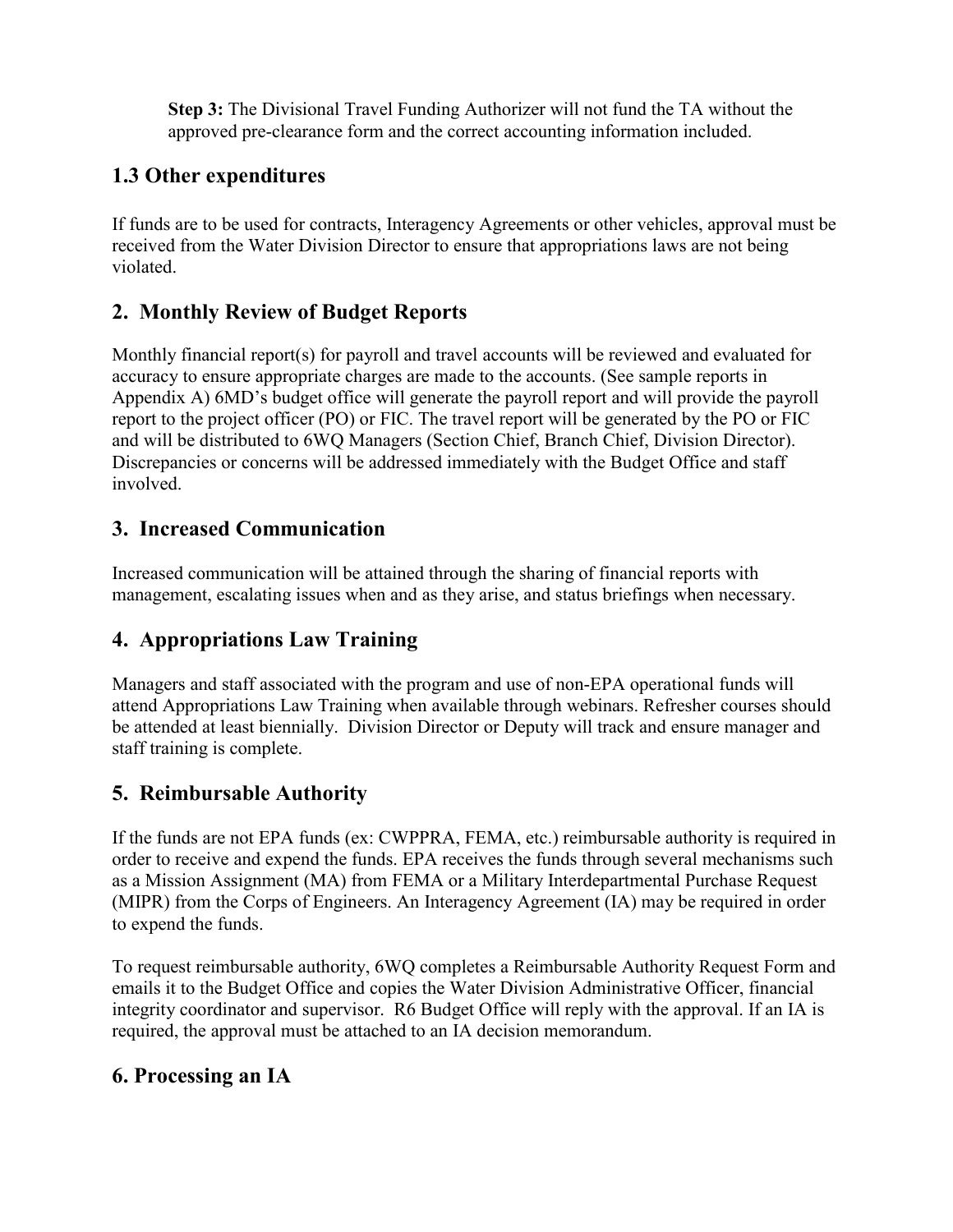The IA Project Officer will request the line item budget and scope of work for the IA. Once the budget and scope of work is developed, the Project Officer will follow the current EPA procedures for processing reimbursable IAs. The reimbursable authority approval and scope of work should be attached to the decision memorandum. Current EPA procedures and guidance for IAs can be found at: [http://intranet.epa.gov/ogd/ia\\_new/main/DirectivesClearanceVersion.pdf.](http://intranet.epa.gov/ogd/ia_new/main/DirectivesClearanceVersion.pdf)